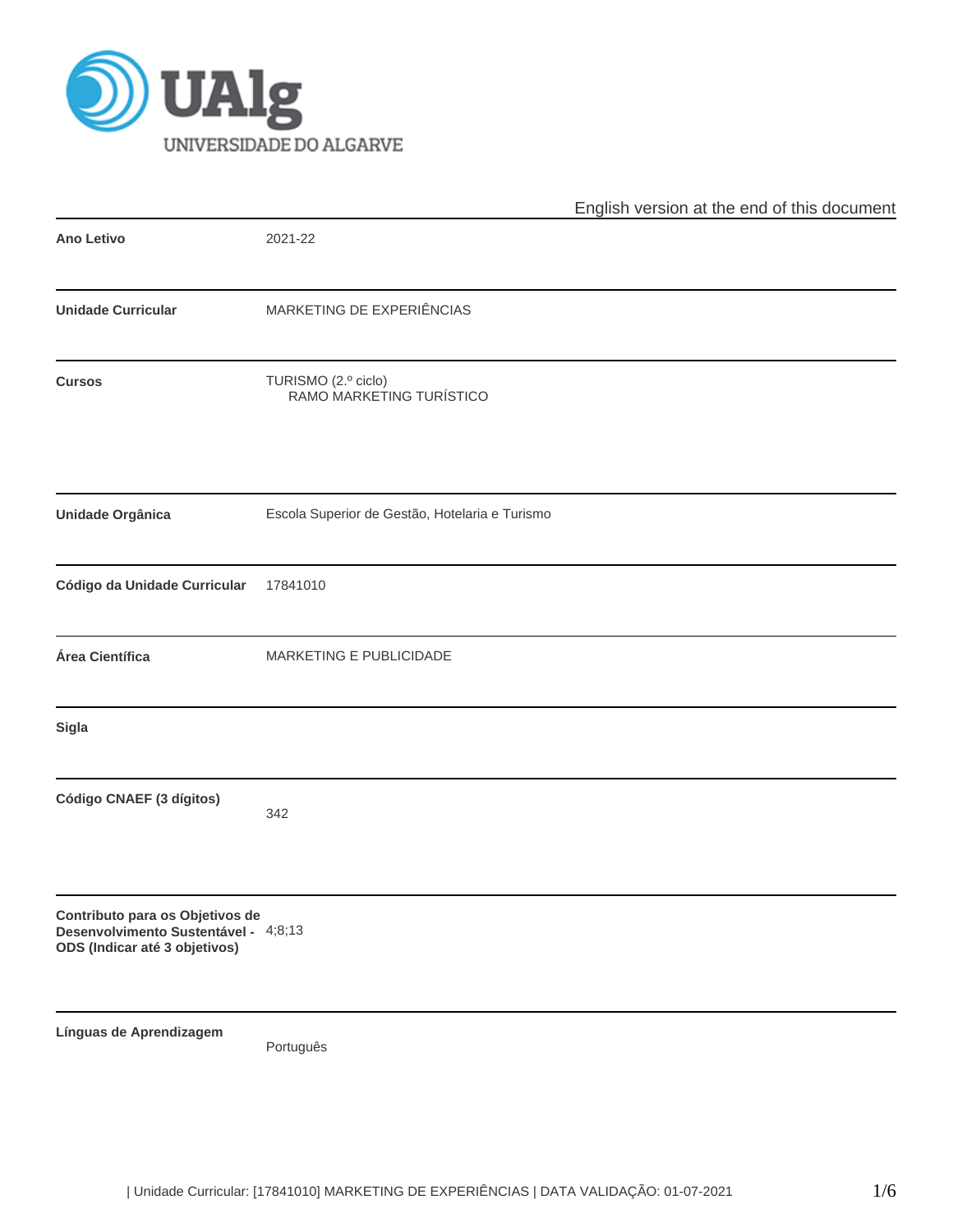

**Modalidade de ensino**

Presencial e/ou à Distância

**Docente Responsável** Nélson Manuel da Silva de Matos

| <b>I DOCENTE</b>                | <b>TIPO DE AULA</b> | <b>TURMAS</b>     | <b>TOTAL HORAS DE CONTACTO (*)</b> |  |  |
|---------------------------------|---------------------|-------------------|------------------------------------|--|--|
| Nélson Manuel da Silva de Matos | סד ּידר             | $\bigcap$<br>TD4. |                                    |  |  |

\* Para turmas lecionadas conjuntamente, apenas é contabilizada a carga horária de uma delas.

| <b>ANO</b> | <b>PERIODO DE FUNCIONAMENTO*</b> | <b>HORAS DE CONTACTO</b> | <b>HORAS TOTAIS DE TRABALHO</b> | <b>ECTS</b> |
|------------|----------------------------------|--------------------------|---------------------------------|-------------|
| $-40$      | r o<br>ےت                        | 30TP: 5OT                | 140                             |             |

\* A-Anual;S-Semestral;Q-Quadrimestral;T-Trimestral

# **Precedências**

Sem precedências

# **Conhecimentos Prévios recomendados**

Não se aplica

# **Objetivos de aprendizagem (conhecimentos, aptidões e competências)**

A finalidade da unidade curricular é demostrar a importância do planeamento sistemático de estímulos que proporcionem uma experiência emocional para o consumidor e identificar quais os estímulos que podem ser utilizados no marketing da experiencias criando situações de interação e gerando oportunidades de relacionamento entre as organizações e os consumidores. Pretende-se proporcionar uma compreensão crítica do marketing de experiências, bem como analisar o seu papel no sucesso das organizações turísticas, ou seja explorar como é que o marketing de experiências (ME) pode acrescentar valor, diferenciar produtos, marcas, destinos e construir a fidelidade dos clientes. A unidade curricular permitirá aos alunos analisar, desenvolver e criar planos que permitam a implementação de estratégias de ME nas organizações, nomeadamente no contexto do turismo.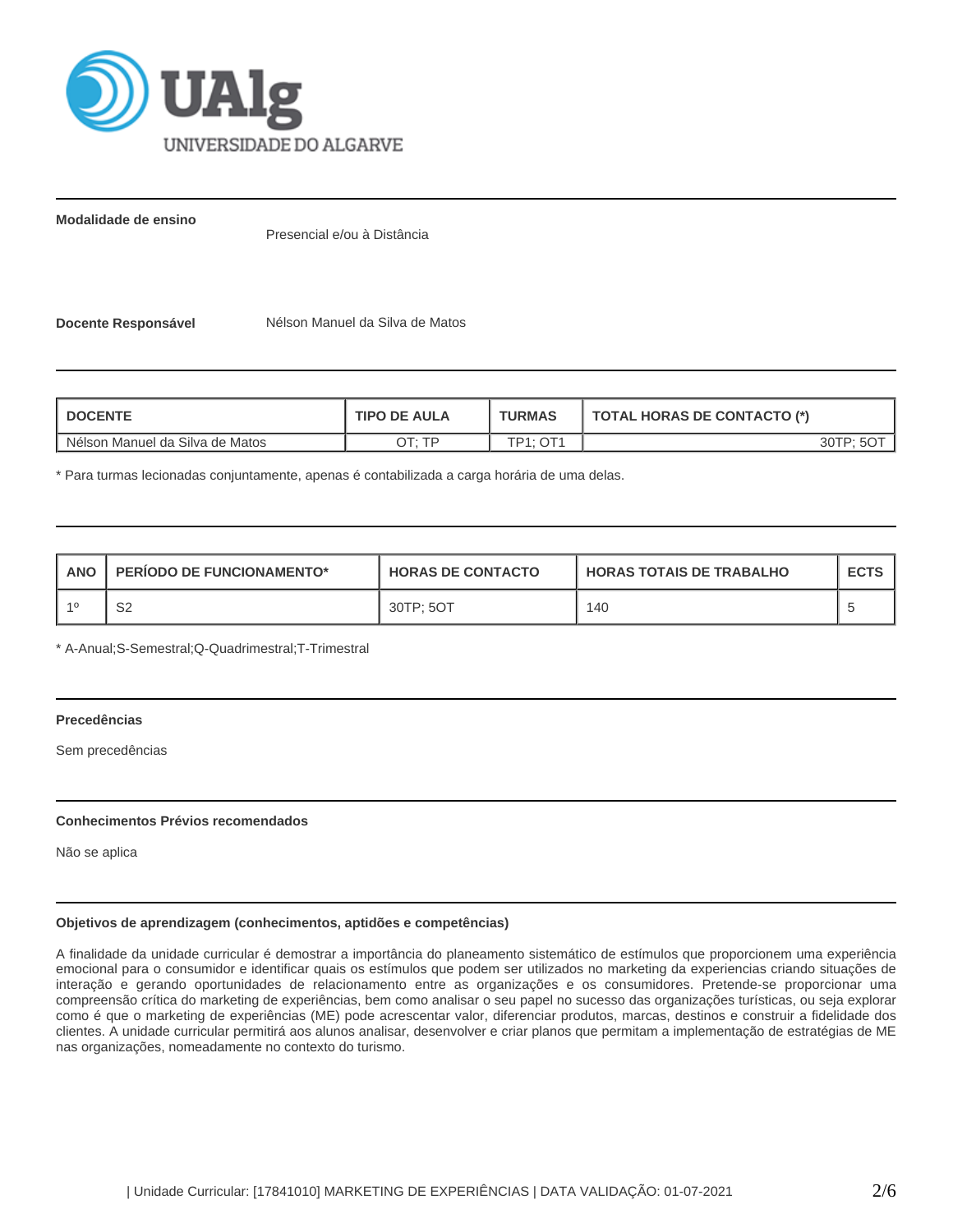

#### **Conteúdos programáticos**

- 1. Introdução ao marketing de Experiências
- 2. Planeamento de palcos experienciais
- 3. O mix da experiência
- 4. A importância do Brand Experience
- 5. A construção de escalas para medir a experiência(s).

#### **Metodologias de ensino (avaliação incluída)**

A unidade curricular (UC) será lecionada através de aulas teórico-práticas. Para além das leituras recomendadas e da exposição dos temas, serão promovidas discussões e exercícios em sala de aula com recurso a suportes audiovisuais.

Avaliação da unidade curricular(UC):

- Componente de avaliação por frequência (CAF), tem um peso de 100%, dividida entre:
- . 90% Avaliação Individual;
- . 10% Avaliação do docente (inclui por exemplo, apresentações orais, trabalhos individuais ou de grupo durante as aulas).
- O estudante tem de cumprir com o dever de assiduidade, não podendo faltar a mais do que 25% das horas de contacto previstas.

Dispensa de exame: CAF>= 10 valores

Nas épocas de exame (normal, melhoria, recurso, ou especial de conclusão de curso), o resultado de exame corresponde a 100% da nota da UC.

#### **Bibliografia principal**

Artal-Tur, A., Kozak, M., & Kozak, N. (2019). Trends in Tourist Behavior. Springer International Publishing.

Bregoli, I. (2016). Experience Marketing and Tourism: An Application of Service-Dominant. Global Dynamics in Travel, Tourism, and Hospitality, IGI Global.

Ellis, G. D., Freeman, P. A., Jamal, T., & Jiang, J. (2019). A theory of structured experience. Annals of Leisure Research, 22 (1), 97-118.

Prebensen, N. K., Chen, J. S., & Uysal, M. (Eds.). (2018). Creating experience value in tourism. Cabi.

Rather, R. A. (2020). Customer experience and engagement in tourism destinations: the experiential marketing perspective. Journal of Travel & Tourism Marketing , 37 (1), 15-32.

Stienmetz, J., Kim, J. J., Xiang, Z., & Fesenmaier, D. R. (2020). Managing the structure of tourism experiences: Foundations for tourism design. Journal of Destination Marketing & Management, 100408.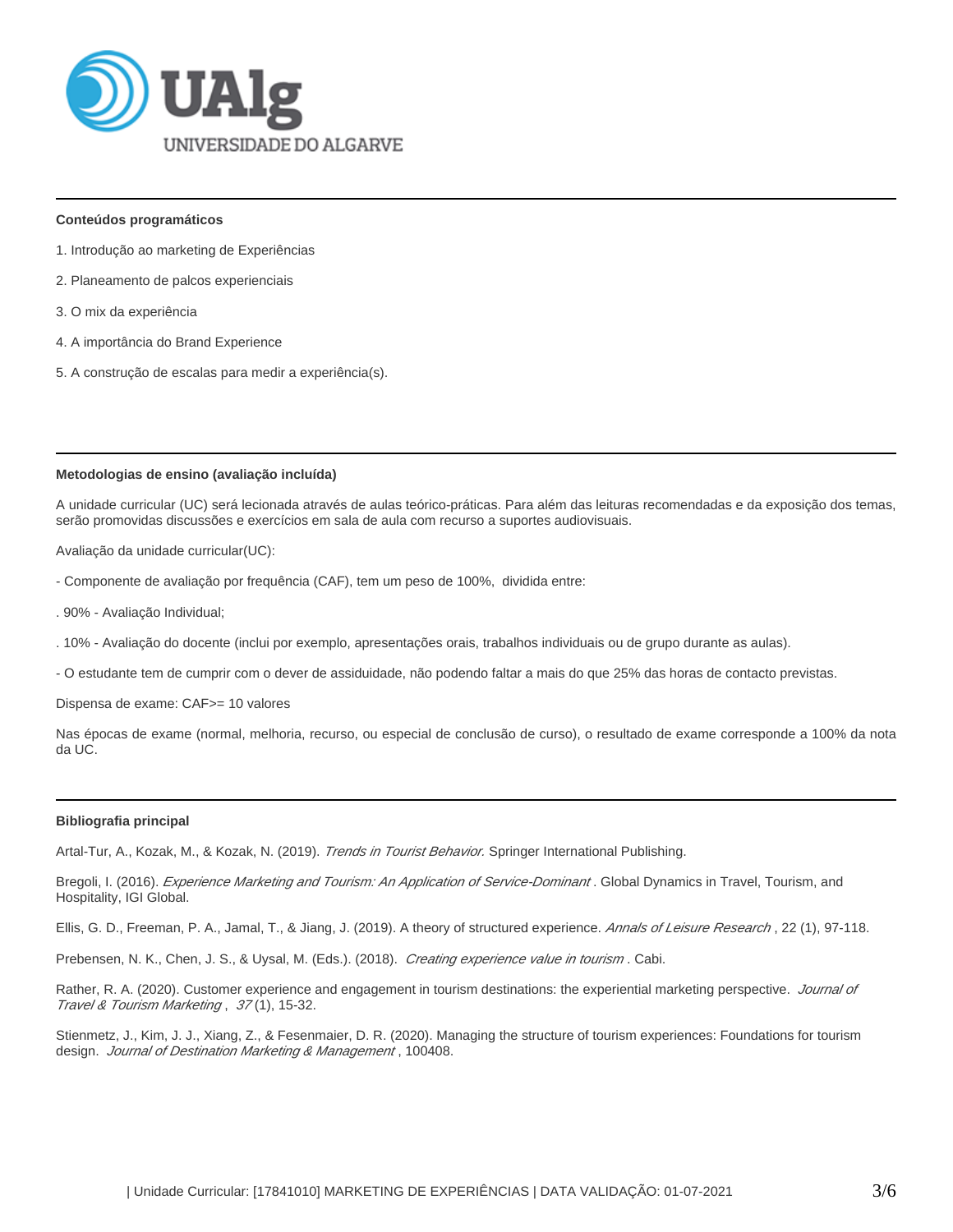

| <b>Academic Year</b>                                                                                   | 2021-22                                              |
|--------------------------------------------------------------------------------------------------------|------------------------------------------------------|
| <b>Course unit</b>                                                                                     | MARKETING OF EXPERIENCES                             |
| <b>Courses</b>                                                                                         | <b>TOURISM</b><br><b>BRANCH TOURISTIC MANAGEMENT</b> |
| <b>Faculty / School</b>                                                                                | SCHOOL OF MANAGEMENT, HOSPITALITY AND TOURISM        |
| <b>Main Scientific Area</b>                                                                            |                                                      |
| Acronym                                                                                                |                                                      |
| <b>CNAEF</b> code (3 digits)                                                                           | 342                                                  |
| <b>Contribution to Sustainable</b><br><b>Development Goals - SGD</b><br>(Designate up to 3 objectives) | 4;8;13                                               |
| <b>Language of instruction</b>                                                                         | Portuguese                                           |
| <b>Teaching/Learning modality</b>                                                                      | Classroom teaching and/or Online Teaching            |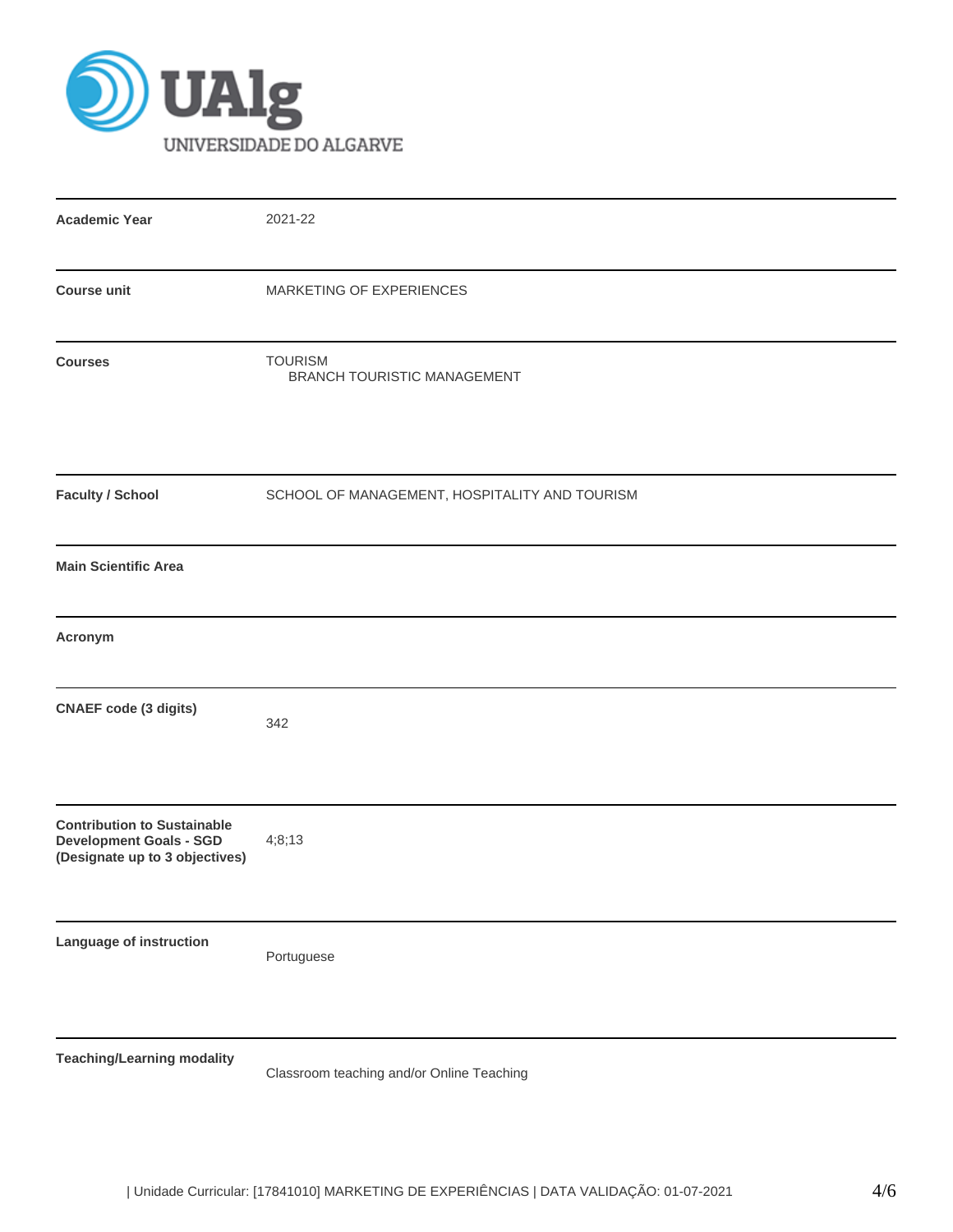

**Coordinating teacher** Nélson Manuel da Silva de Matos

| staff<br>Teaching          | "уре                    | Classes   | Hours (*' |  |
|----------------------------|-------------------------|-----------|-----------|--|
| n Manuel da Silva de Matos | <b>TF</b>               | $\cap T'$ | ◡         |  |
| l Nélson                   | $\cap$ T $\cdot$ $\cap$ | TD4.      |           |  |

\* For classes taught jointly, it is only accounted the workload of one.

| Cont | TD. |     | <u>те</u> |   | -  |    |    | Гоtal |
|------|-----|-----|-----------|---|----|----|----|-------|
|      |     | IІC | ШC        | Ш | ΠС | Ιl | IЮ | ΛΙ    |

T - Theoretical; TP - Theoretical and practical ; PL - Practical and laboratorial; TC - Field Work; S - Seminar; E - Training; OT - Tutorial; O - Other

# **Pre-requisites**

no pre-requisites

# **Prior knowledge and skills**

Not applicable

# **The students intended learning outcomes (knowledge, skills and competences)**

The purpose of the course is to demonstrate the importance of systematic planning of stimuli that provide an emotional experience for the consumer and identify the stimuli that can be used in marketing experiments creating situations of interaction and creating networking opportunities between organizations and consumers.

It is intended to provide a critical understanding of experiential marketing, and analyze their role in the success of tourism organizations, or explore how the experience of marketing (ME) can add value, differentiate products, brands, destinations and build customers' loyalty. The course will enable students to analyze, develop and create plans that allow the implementation of ME strategies in organizations, particularly in the context of tourism.